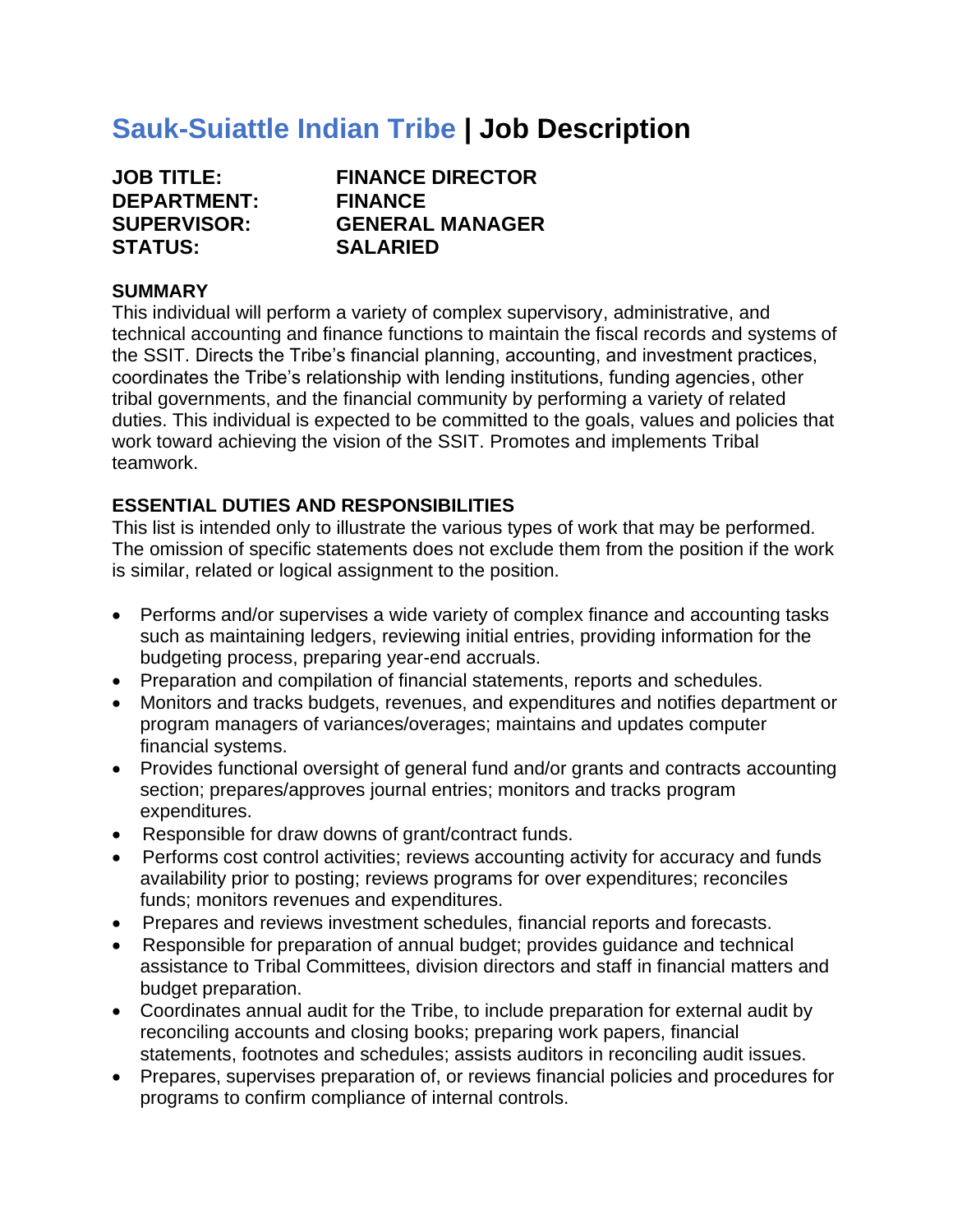- Reconciles or supervises reconciliation of balance sheet and income statement accounts.
- Prepares budget information and resolutions. Represents the SSIT at various conferences and meetings as assigned.
- Other duties as assigned.

# **SUPERVISORY RESPONSIBILITY**

Supervise, train, coach and evaluate assigned staff; assists with hiring process; recommends disciplinary action.

# **KNOWLEDGE AND SKILLS**

- Considerable knowledge of modern governmental accounting theory, principles, and practices; considerable knowledge of internal control procedures and management information systems; considerable knowledge of office automation and computerized financial applications; considerable knowledge of public finance and fiscal planning; considerable knowledge of payroll and accounts payable functions; working knowledge of budgetary, accounting and reporting systems, GAAFR, GASB, Generally Accepted Accounting Principles (GAAP) and Generally Accepted Auditing Standards (GAAS).
- Federal, state and local cost principals.
- Operating a personal computer, including applicable software and office equipment.
- Maintaining efficient and effective financial systems and procedures especially for internal control and audits to ensure accurate financial data at all times.
- Preparing, analyzing and interpreting financial reports and notes. Conducting research, analyzing data and compiling comprehensive reports, with recommendations.
- Demonstrated experience and track record managing a budget of at least 20 million dollars.
- Demonstrated experience and understanding of Public Law 93-638 contract rules and regulations.
- Demonstrated experience and understanding of direct and indirect contract support costs.
- Communicating effectively orally and in writing with Tribal officials and managers, other governmental officials, consultants, and employees. Establishing effective working relationships with diverse groups and individuals. Effectively supervise staff.
- Organizing multiple tasks and priorities, time management and problem solving.

# **EDUCATION AND EXPERIENCE**

- A Bachelor's degree in Accounting or Finance.
- A minimum of five (5) years governmental accounting experience. Applicants with less than this but with substantial Tribal Government will be considered.
- Masters in Accounting or CPA preferred.